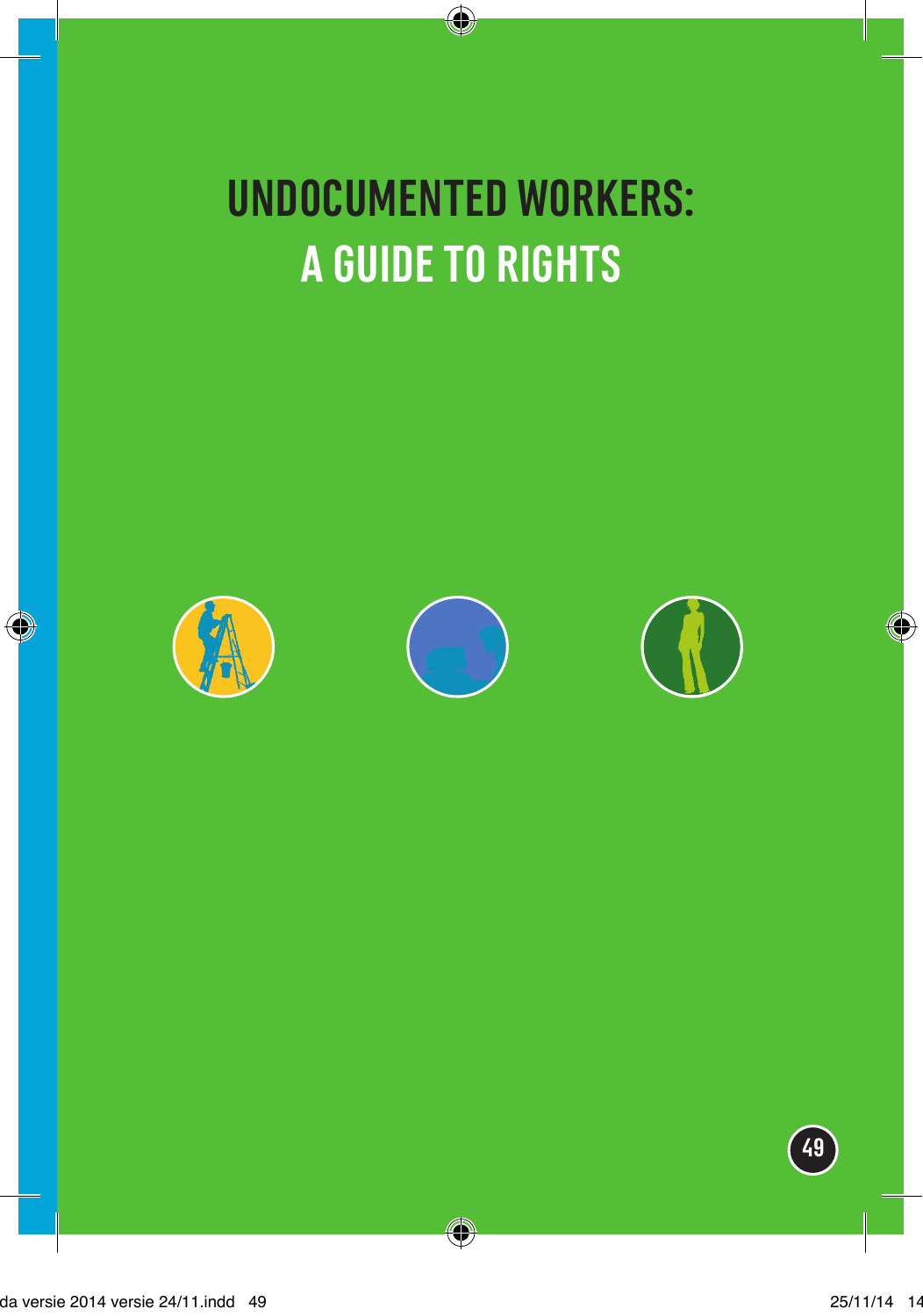*WARNING: The rules in this guide are general rules. Exceptions are always possible. Ask a specialized organisation to examine your specific situation! Please refer to page 143.*

The first Guide to Rights is realised in 2006 with support of the King Baudouin Foundation, the National Lottery, and the ABVV and ACV trade unions.

The revised third print from December 2014 was realised thanks to financial support from FGTB, ACV/CSC, CIRÉ and the Federal Centre of Migration.

Undocumented migrant workers, volunteer and professional counsellors, organisations and workgroups may copy this text and use all the information in it.

Where to get a copy contact: / Our address is: Organisation for Undocumented Migrant Workers Gaucheretstraat 164 | 1030 Brussels info@orcasite.be | tel: 02 274 14 31 fax: 02 274 14 48 | www.orcasite.be

You can also get a copy of this Guide from various local branches of ACV-CSC and FGTB trade unions.

You can read and download this Guide for free from our website www.werknemerszonderpapieren.be, where you can find versions in other languages too. © OR.C.A. vzw 2014

#### **Glossary**

You can find more information on these subjects on the given page.

**Associates: Page 49 Lawyer: Page 67 Work permit: Page 50 Industrial accident: Page 55 Proof: Page 60 Urgent medical help: Page 57 Violence: Page 58 Inspection: Page 62 Complaint: Page 62 Wage: Page 53 Human trafficking: Page 52 Abuse: Page 59 Fired: Page 56 Court: Page 64 Regularization by work: Page 50 Hours: Page 57 Trade union: Page 65 Fake name: Page 61 Employer: Page 49 Employee: Page 49 Legal work: Page 50 Self-employed: Page 49, 51 Sick: Page 57 Pregnant: Page 58 black work: Page 50**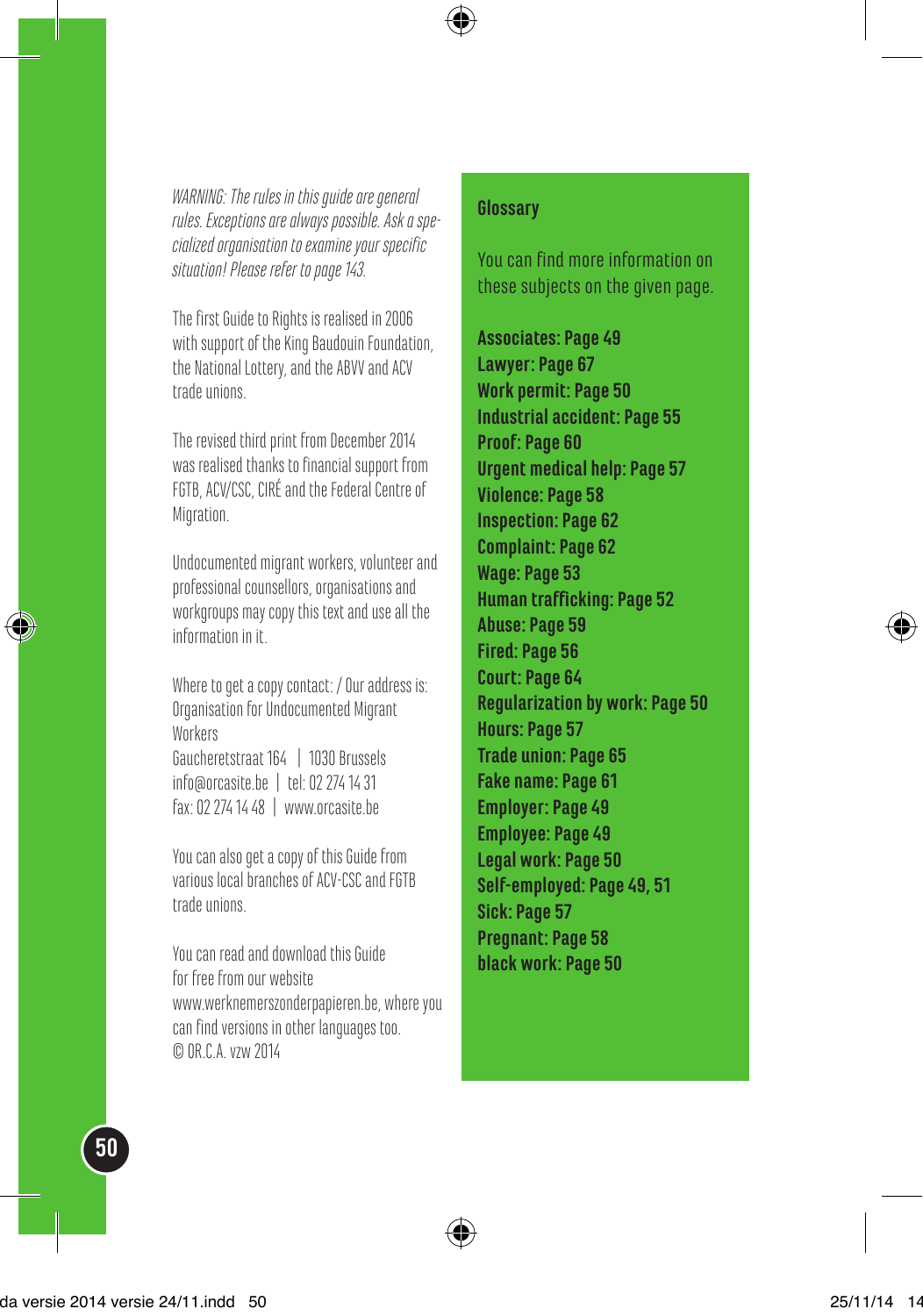## **About this guide**

**Are you staying in Belgium without a residence permit? Are you working for a Belgian or foreign boss? Do you want more information about your rights as a worker? Then this guide is for you.** 

#### @Even if you are an undocumented worker, you still have rights in Belgium.

You can read about these rights in this guide. You can learn about your boss' duties and how you can avoid problems. We also let you know how you can stand up for your rights and who can help you do this.

## **What does it mean to have 'undocumented' work?**



A *worker* or *employee* is someone who works for a boss. Another word for boss is *'employer'*. An *independent contractor or self-employerd"* works for himself, he is his own boss.

The rights described in this guide are only applicable to workers. When you are your own boss, i.e. a self-employed, you can not claim rights such as a minimum wage or compensation after a workplace accident. On top of that, independent contractors are themselves responsible for paying social security and taxes. A self-employed person is liable himself if he is caught doing undeclared or 'undocumented' work.

Therefore be very careful if your boss proposes you to work as an independent contractor. Do not agree with that. Associates who buy parts of the company, are also independent contractors. If then your rights are not respected, it will be much harder to do anything about it. If you do not have a residence permit, you only get more vulnerable.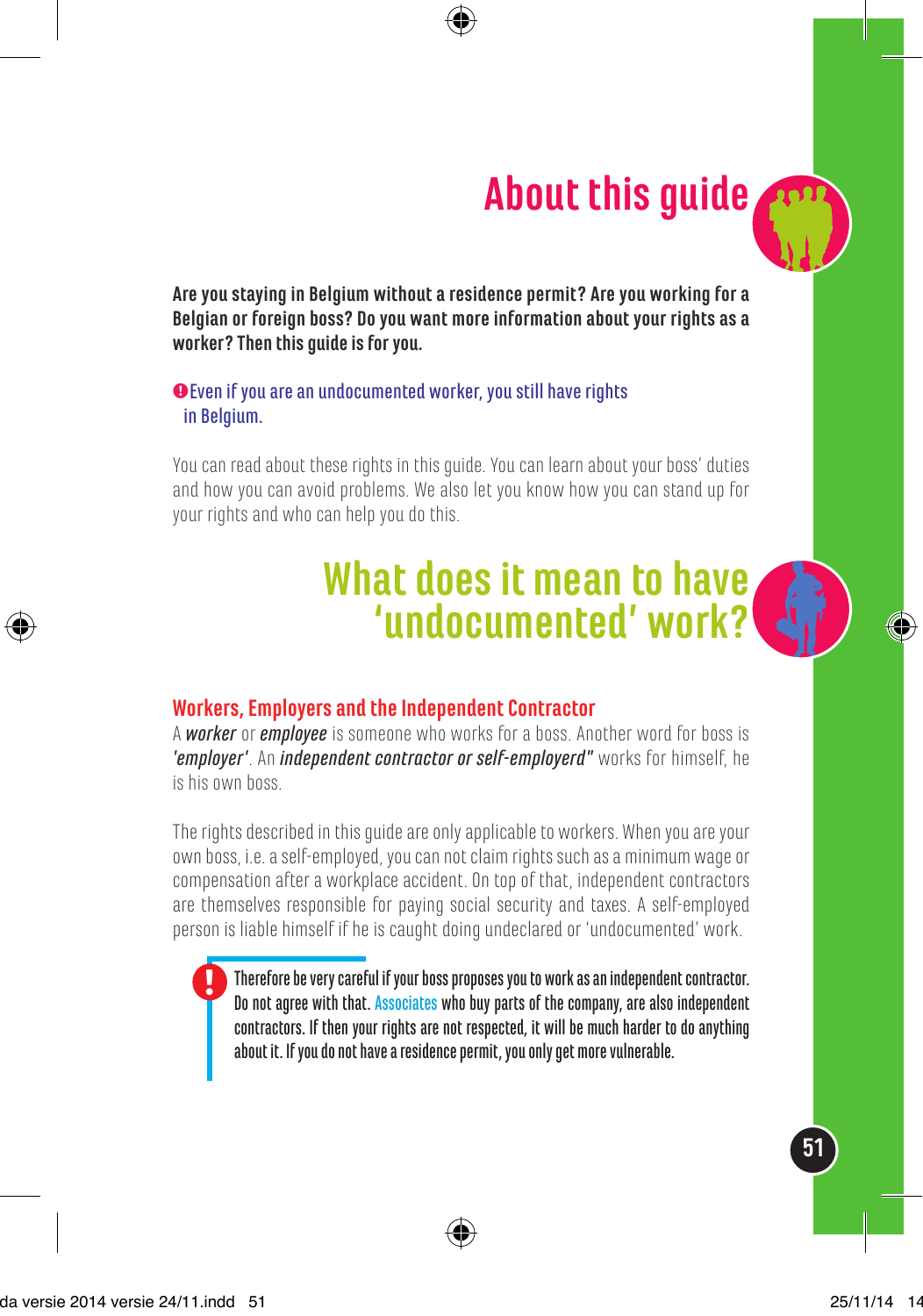OR.C.A. has a brochure on being undocumented and working as an independent contractor. You will find it on www.orcasite.be or by sending a message to info@orcasite.be.

Attention: Current legislation does not allow you to regularize your residence based on work, not as a employee, nor as a self-employed. If your employer promises that he will arrange the papers once you work for him, he is lying. Should you doubt, contact a specialised service to check whether what the employer is saying is true. Please refer to page144, 145-150.

#### **'White' (declared) and 'black' (undeclared) work**

Every employer must let the government know who works for him and how much they are paid. The people who work for him automatically pay taxes and contribute to the social security. The taxes and contributions are deducted from their pay. Besides this, the employer must pay an extra amount to the government. If your boss does all of that, then your work is *declared.*

People doing declared work can join a health insurance fund. This fund will pay you back a large part of your bills for doctors and medicines. If for some reason you cannot work or if you retire, you will receive a benefit payment. The money that you pay to the social security is used like a kind of insurance for everyone having problems.

*'Black (undeclared) work'* is work not reported to the government by the boss. This boss could end up paying a big fine. And his workers have no right to a pension or health insurance. As an employee you will not be punished for moonlighting. When there is an inspection of the workplace, you risk ending up in a closed centre and being deported from Belgian territory. If you received benefits, you might be forced to pay these back.

#### **'Undocumented' work**

If you are not a Belgian, you need special permission to work here. Some foreigners do not need such a permission. All the others - and definitely when you come from a country outside the European Union - need to have a *work permit.* Those who have no residence permit cannot get a work permit. If you work without permission, you are working 'illegally'; you are an undocumented worker. Your boss can be punished for this. A boss almost never declares undocumented workers. When you are work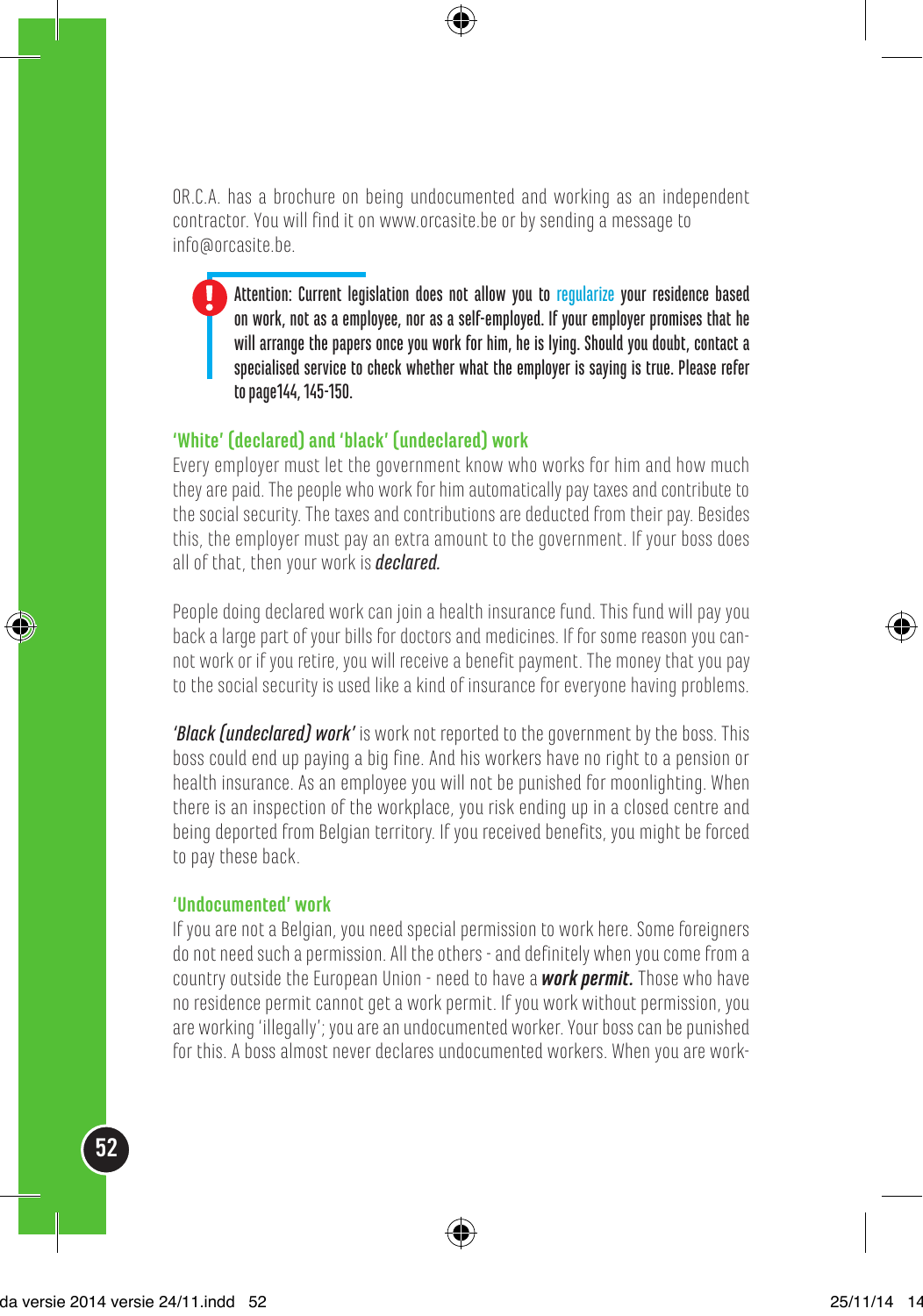ing without a residence permit, you are probably moonlighting as well. So working clandestinely is working in Belgium without permission to work in Belgium.

Sometimes the fact that you work as a self-employed or an employee - even if you do not have a residence permit - is declared to the social security. In that case you do have the right to receive family allowances, health insurance and even a pension. You cannot get unemployment benefits and as long as you have no residence permit, you can be expulsed from the country after a control. In this case your work is declared, but you remain undocumented.

## **What does the law say about your employer?**

#### **General Rules:**

3*An employer can receive a severe punishment if he is employing undeclared and/or undocumented workers. This can be a very big fine or imprisonment. The penalty is heaviest for undocumented work.* 

3*The punishment for your boss can be even heavier if he has also broken other rules in the law. You can read about the most important rules in this guide.* 

So, do not get afraid right away if your boss says he is going to report you to the police. He, too, will have serious problems if the police come around!

Even helping a friend, for pay or not, is undeclared work. If the inspector catches you doing this, you better don't tell lies. An honest story will keep you from being punished without reason. Voluntary work is officially not allowed for undocumented people, but at the moment it is not being punished. Except if your voluntary work is a hidden form of work. For more information on this subject contact a specialised service. Please refer to page 152-154.

#### **Trafficking in Human Beings**

If an employer seriously exploits an undocumented worker, this could make it a case of trafficking in human beings. If you cooperate with the authorities for the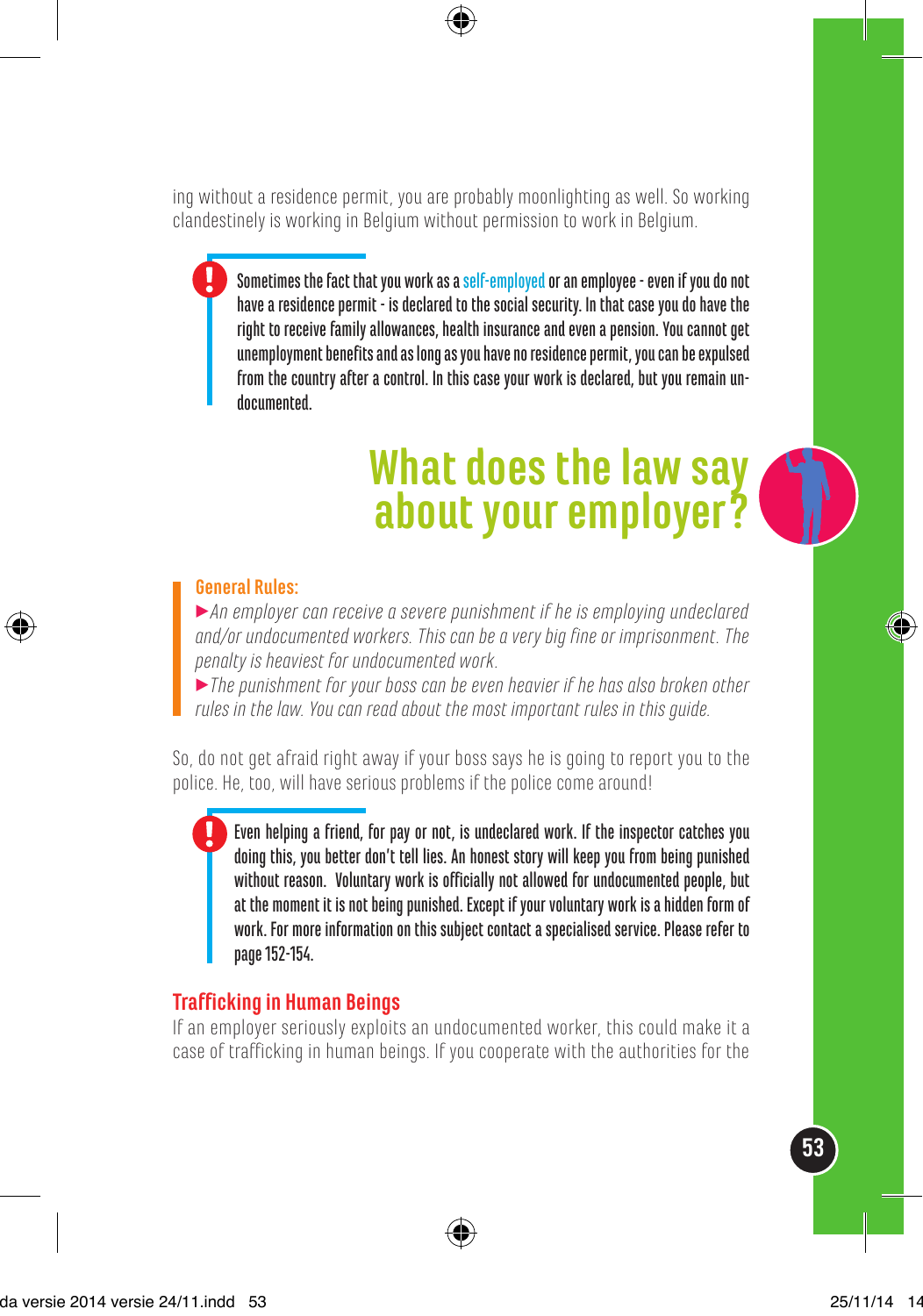investigation, the law can offer you protection. There can be a case of **trafficking in** human beings if your boss has taken away your passport or ID, has locked you up or if your boss has mistreated you physically or sexually. Contact one of the specialised centres (Please refer to page 151).

#### **Who is my employer?**

Employers of undocumented workers often try to hide who they are. So you have to collect as much information about your boss as you can, and also try to collect information about persons and companies working with your boss. Officially someone is your boss if he/she is the one who decides:

- $\bullet$  if you get work
- $\bullet$  how much you get paid.
- $\bullet$  He/She is the one who pays you
- $\bullet$  and tells you what you have to do, when to start and when to stop.

Bosses who have hired unocumented migrants often try to side-step their responsibilities. Be sure you do not lose your rights as a worker by working for your boss as an independent contractor. Do not act as a middleman for your boss by looking yourself for colleagues or by passing them their pay.

## **Your rights as a worker**

**As a worker you cannot be punished (with a fine or prison) just because you do undocumented work. Only your boss can be punished for this. When you are caught on the workplace, you risk to receive an order to leave the territory, to be taken to a closed centre, to be deported and to receive an entry ban to the European Union.**

What rights do you have? Here is a list of the most important: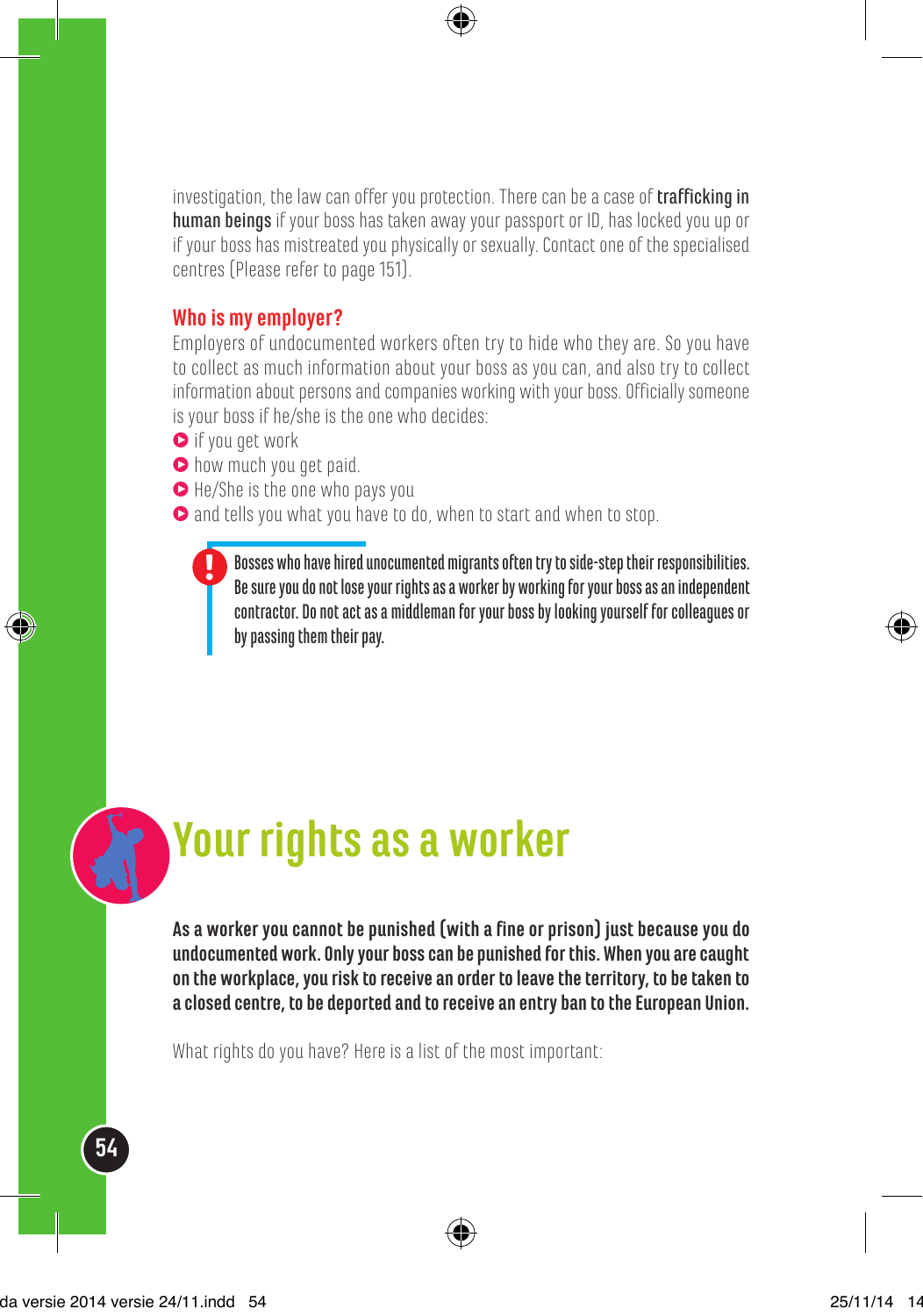### **Right to be paid**

#### **General Rules:**

- 3*You always have a right to legal minimum wage.*
- 3*Your wage must be paid to you personally and at regular times;*
- 3*Only you can decide what you do with your wage.*
- 3*There are strict rules for payment in kind (that means being paid with something else than money, for instance, with food or a place to live).*
- 3*Whether you are paid or not may never depend on whether your boss makes or loses money.*
- 3*Your boss must also pay part of the cost for you to get to work.*

#### Minimum wage

Minimum wages apply as well for clandestine work and moonlighting in Belgium. The exact minimum pay that you should get depends on what kind of work you do, your age, what diplomas you have and how long you have worked. Your pay per hour is sometimes also higher when you work many hours or evenings or weekends. If you want to check whether you are being paid the right amount, contact a specialised service. Please refer to page 145-150, 160.

A few examples (this was how things were on 1 January 2013) (these amounts are adjusted almost yearly):

If you work for a building contractor: at least € 13.17 per hour If you work for a cleaning company: at least € 12.20 per hour

When there is no special minimum wage for a kind of work, then you must receive the general minimum wage. No one in Belgium may earn less than this amount! This wage is also what domestic workers earn.

#### The General Minimum Wage (since 1 December 2013) is: at least € 9.12 per hour or €1,501.82 per month (for a 38 hours week). This general minimum wage is adjusted regularly.

If you have enough evidence, you can demand your minimum wage officially. Think of this if you ever have to face the inspector or the labour court.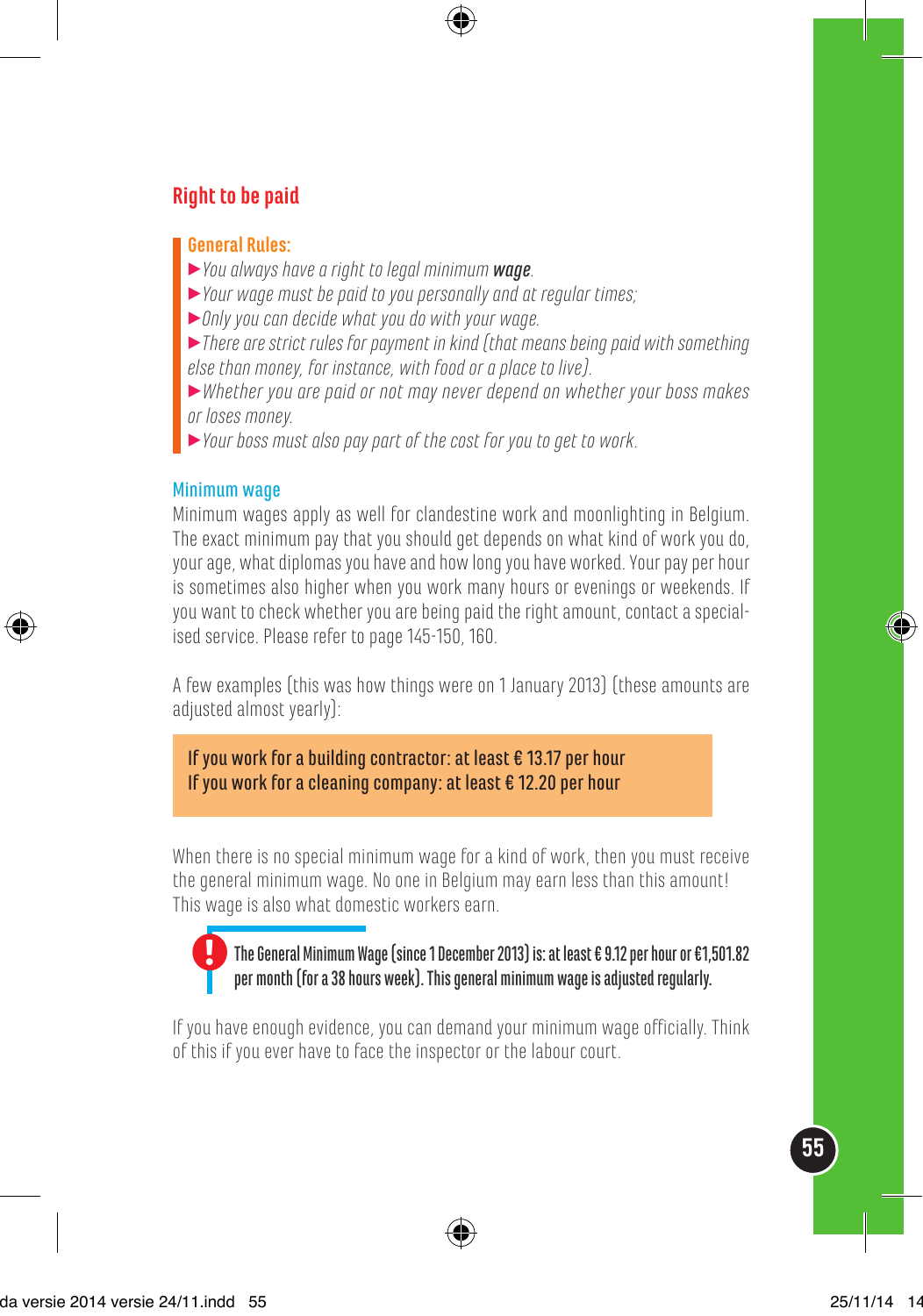#### Gross and Net

All the wages set by the law are gross amounts. If you work is declared, your boss has to withhold back one part of that gross wage to pay your taxes and another part to pay your social security contribution. You get in hand what is left over. That leftover amount is what we call your net wage.

Imagine, for example, that you are 22 years old and working legally as a domestic worker. You must receive at least the general minimum wage. If you work 38 hours a week, you are entitled to the following amount per month that you work:

€ 1,501.82 gross wage

- -€ 196.29 is held back for your social security contribution
- -€ 167.69 is held back for your taxes
- € 1137.84 is what you receive net (is what is paid to you)

#### @If you do undeclared work, you pay no taxes. Then the gross and the net wage are the same.

#### How do I get my wage?

Your boss can pay you in any of several ways:

#### **1. your boss deposits your pay to your own bank account**

If you can choose, choose for this method. You can then use your bank statements to prove what you have received. But it is difficult for undocumented migrants to open a bank account. Ask help from specialised services. Please refer to page 152-154.

#### **2. your boss pays you cash in hand**

Most bosses pay cash for undocumented work. Write down how much you have received and how much you still have to get. According to the law, if your boss has paid you cash, he has to have you sign a paper that says how much you received. Try to get a copy of this paper, ideally one the boss has signed and dated too.

#### **3. your boss pays you in kind**

Employers are allowed to pay part of your wage with something else than euros, for instance with food or a place to stay. That is a payment 'in kind'.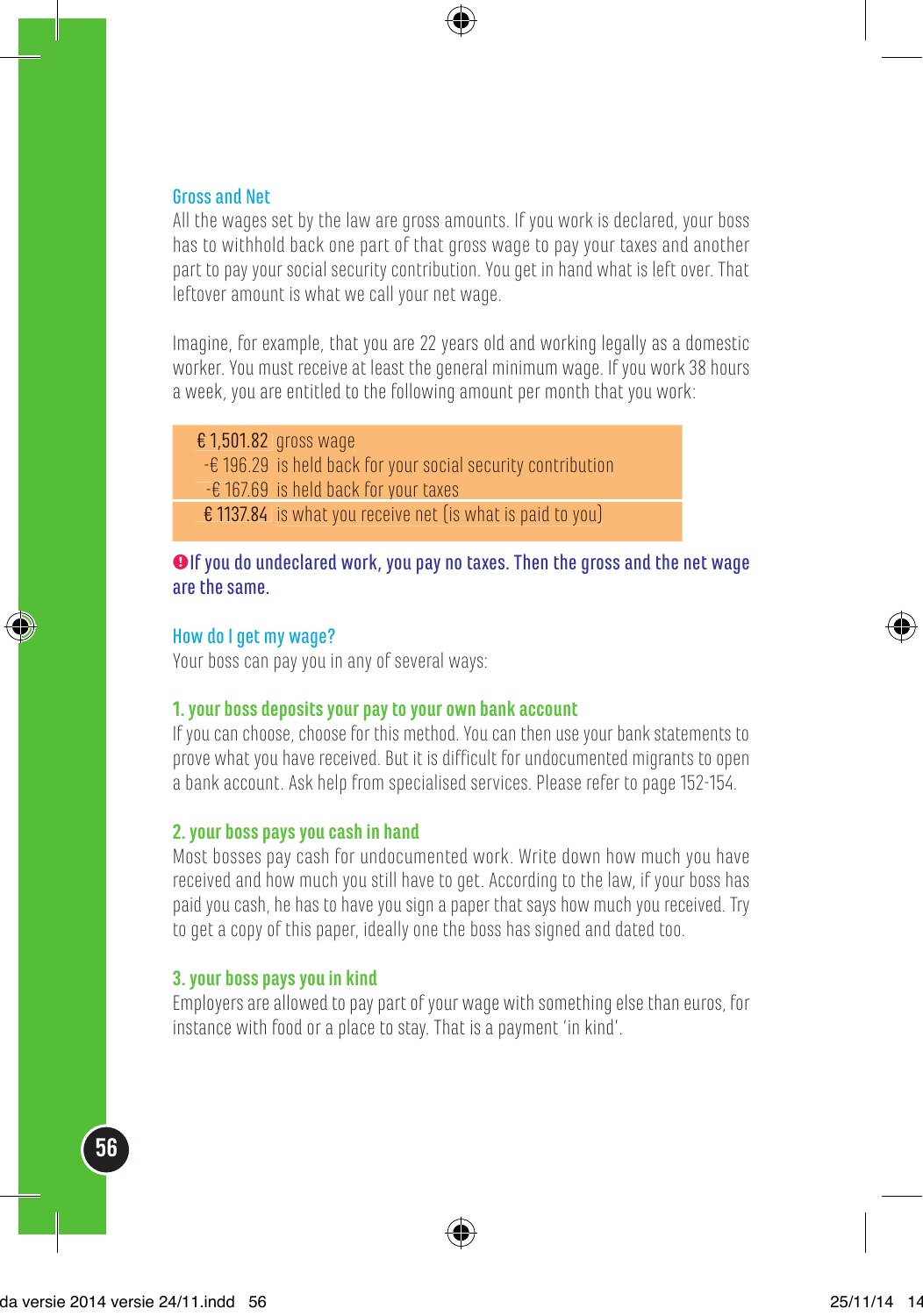This is strictly laid down by the law. The rules are complicated. In any case, your boss has to pay you at least 60% of your wage in money. For live-in domestic workers, this is at least half (if you get full lodging and meals). But in many cases, he will have to pay a larger part in euros. Contact a specialised service for more information. Please refer to page 144, 145-150, 160.

Your boss is obliged to pay you regularly for your work. He may never say that you cannot be paid because you have no bank account, residence permit or work permit!

#### **Right to safe work and Right to compensation after a work-related accident**

#### **General Rules:**

3 *The boss must see to it that the place where you work is healthy and safe. He must give you protective clothing if your work is dangerous.*

3 *A work-related accident is when you have an accident while working or while on the way to work or back. If you can prove that you had a work-related accident, the insurance will pay all your medical costs. You will also receive benefit pay for the time you cannot work because of the accident. If you can never work again because of the accident, you may have a right to a permanent benefit.* 

3 *Even if the accident was your own fault (because you were not careful for instance), you still have a right to the benefit. But if you intentionally cause an accident, you lose this right!*

#### What happens in case of an industrial accident?

In Belgium bosses are obliged to have accident insurance. *This must also cover undocumented workers*. There is a special government office that watches over this. It is called the Industrial Accidents Fund. If your boss has no insurance, the Industrial Accidents Fund can pay the costs after a work-related accident. It will then send the bill to your boss.

A work-related accident must be reported to the insurance company by your employer within 8 days.

 $\bigcirc$  If your boss does not do this, you can do it yourself. You should do this as quickly as possible, and certainly within 3 years.

3When you report an accident, you have to be able to prove that you had an ac-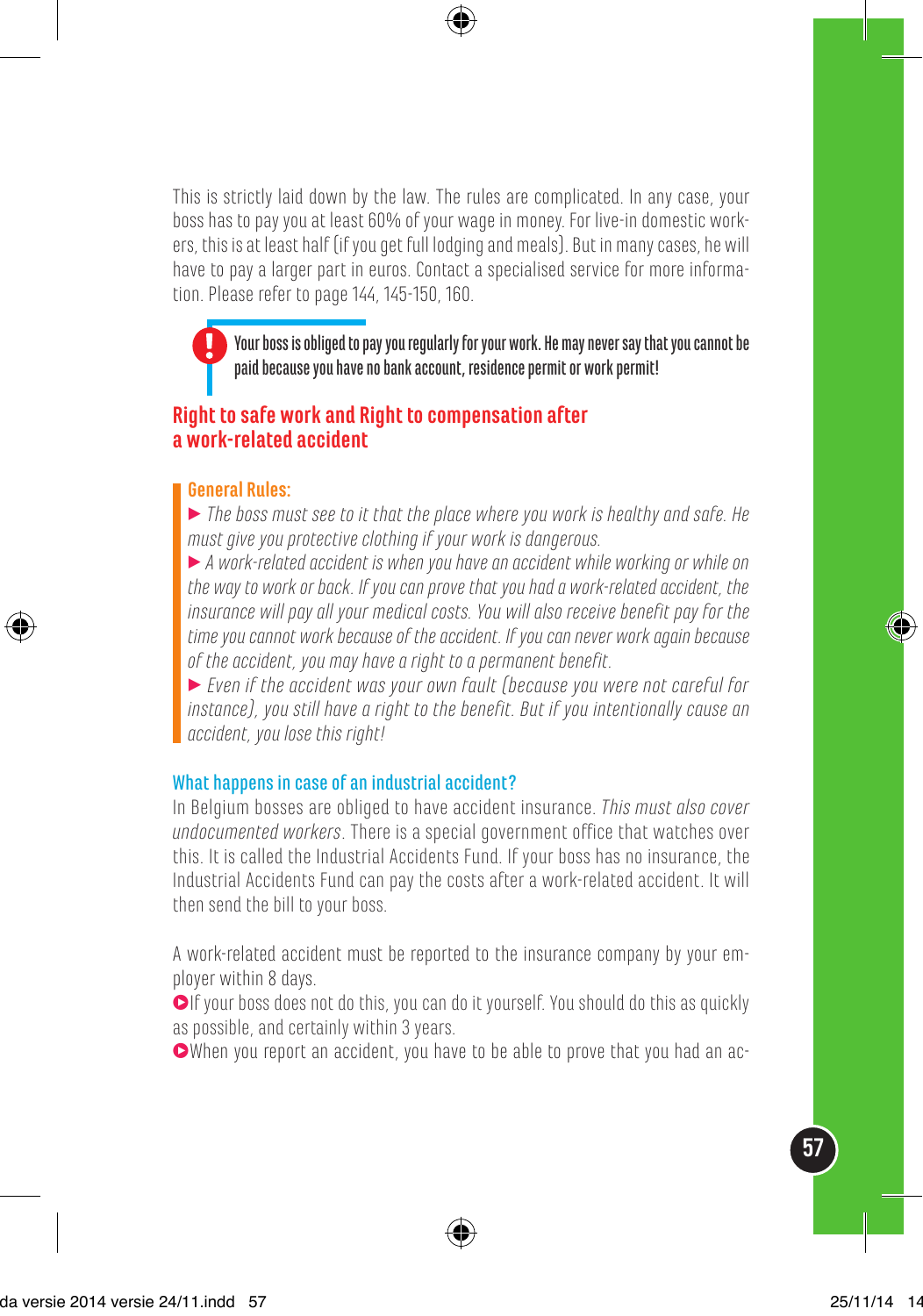cident while you were working for your boss. Collect the evidence you need before anything happens!

 $\bigcirc$  If you do not know your boss's insurance company, you can report the accident to the Industrial Accidents Fund.

 $\bullet$ In case of fatal accidents the family needs to report it. The family has a right to compensation.

It would be best for you to get professional help when reporting an accident, for instance OR.C.A., the Industrial Accidents Fund or a trade union. Please refer to page 144, 145-150, 163.

The Industrial Accidents Fund and the insurance company sometimes need a lot of time to decide whether they will pay. The first thing you have to do is start the procedure for Urgent Medical Help. Then the medical costs will certainly be paid. For more information on 'urgent medical help', please refer to page 59.

#### **What other rights do I have?**

There are many other rights that also apply to you as an undocumented worker. Many of these rights are not respected in practice. In the section on 'What can you do to have your rights respected?' we will give you a few tips on what to do. (See p. 62)

#### **Can my boss just fire me?**

#### **General Rules:**

3*You may only be fired on the spot if you have committed a serious offence (for instance, theft). The boss has to prove this offence.*

3*In other cases, the boss has to let you know ahead of time or else has to pay you for that amount of time as if you were working.*

3*You may not be fired because you are pregnant or have recently given birth, or because you are a member of a trade union.*

These rules also apply when you work without a written contract! If you can prove that you have been unjustly fired, you have the right to compensation.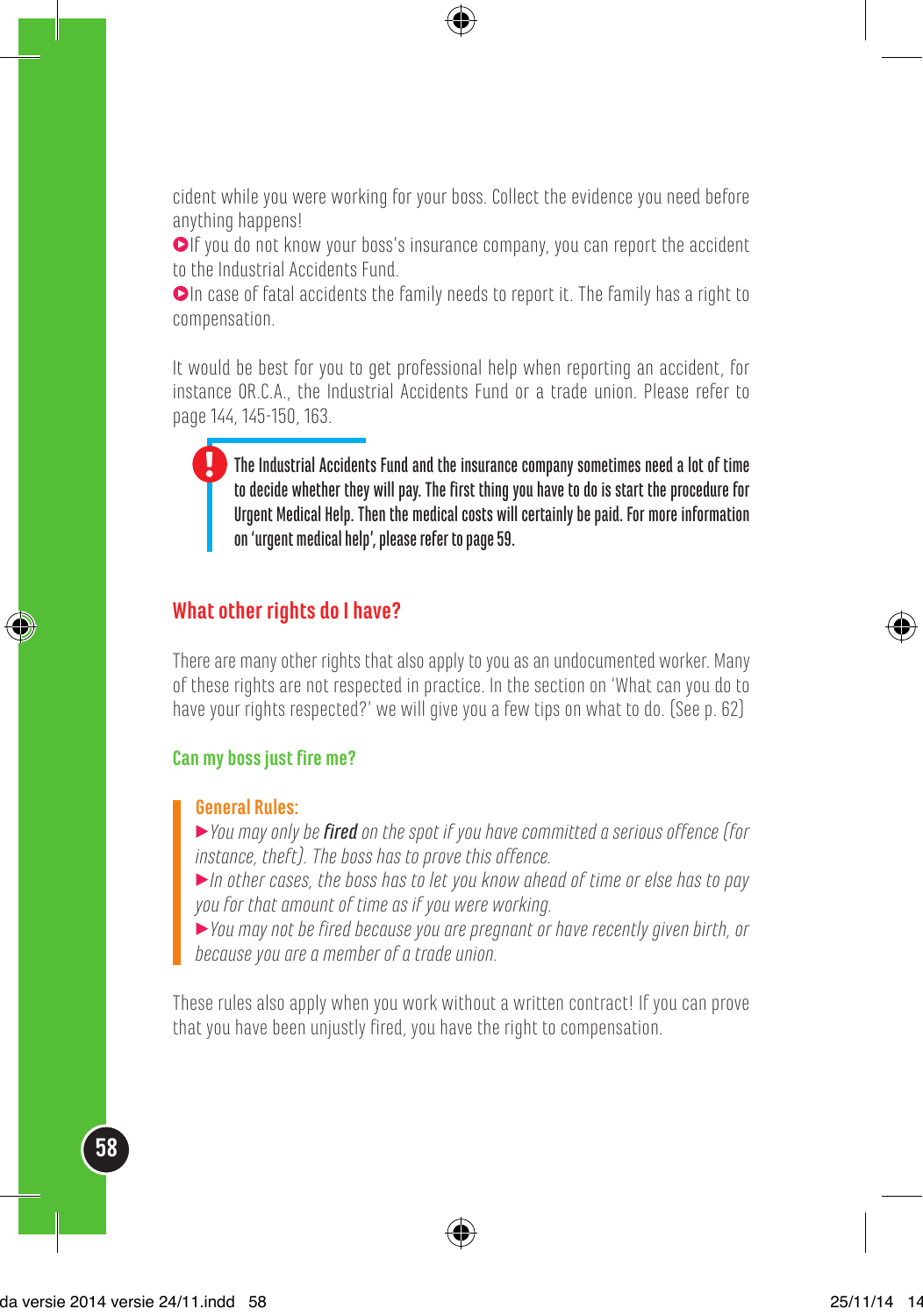#### **How many hours may I work?**

#### **General Rules:**

3*Normally, if you work full-time, your boss cannot let you work more than 38 hours a week.*

3*If you do work more hours, these are called overtime hours. You have to get higher pay for overtime hours (as of 40 hours a week).* 

3*Your boss may never ask you to work more than 11 hours a day or 50 hours a week.*

3*You have a right to 1 full day's rest each week (normally on Sunday).*

3*In Belgium there are 10 legal holidays on which you do not have to work (but you are still paid anyway).*

3*You have a right to fixed rest periods during working hours to eat and to take a break.*

There are many exceptions to these rules. For instance, the rules are different for domestic workers.

However, you can only work part-time when you have a written contract and a schedule on paper! Contact a specialised service for more information. Please refer to page 145-150, 160.

#### **What do I have to do when I get sick?**

#### **General Rules:**

3*Whoever is too sick to work can stay home without losing his/her job. Your employer can ask a note from your doctor.*

3*You have a right to sick pay for a period of time, but the rules for this are rather complicated. Contact a specialised service. Please refer to 145-150, 160.*

3*Even those who are undocumented and who are not signed up with a health insurance fund have a right to medical help.*

#### Medical Help for People without Legal Residence

If you cannot pay for medical help and you have no residence permit, you can turn to the procedure for 'urgent medical help'. The Public Centre for Social Welfare (=OCMW/CPAS) will pay your medical costs.

Ask specialised services what you need to do. Please refer to 155.

 $\bullet$  Ask your doctor to write a 'certificate for urgent medical help'.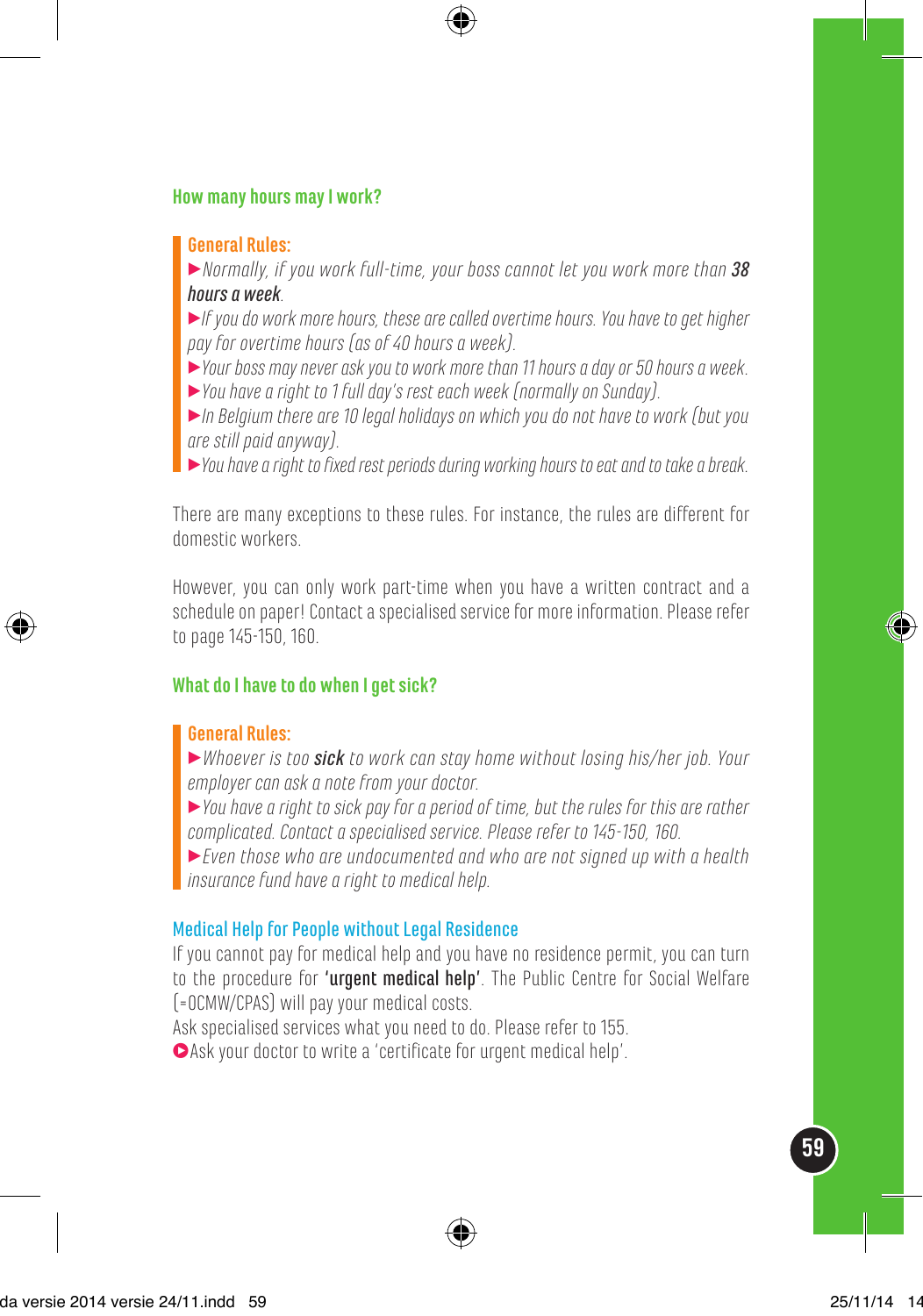$\bullet$  Take it within a month to the OCMW in the city or town where you live or where you usually stay. Ask to start the procedure 'Urgent medical help'. 3Explain your situation. Ask explicitly to talk with the social services about this.

#### **And if I am pregnant?**

#### **General Rules:**

*A pregnant woman*

- 3 *May not be fired because she is pregnant.*
- 3 *May not do certain types of dangerous work.*
- 3 *May not work overtime.*
- 3 *Has the right to maternity leave.*

Every woman who works has a right to stay home for a time before and after the birth (this is called maternity leave). If your work is undeclared, you cannot receive any benefit for this time. Yet it is important that you take enough time to rest after giving birth. Try to make a deal with your boss about this.

During your pregnancy and before the birth you can seek guidance from a doctor using the Urgent Medical Help procedure.

#### **What if I am the victim of violence or abuse?**

You have rights as a worker, even if you are undocumented. But you also have a right to respect for your person, your body and your property. Police inspectors, too, must always treat you with respect.

#### **General Rules:**

3*You have a right to say 'no' to sexual advances that you do not like: touching, comments, or someone who undresses when you are nearby. All these matters can be considered sexual abuse or 'sexual harassment'. Rape is a serious crime; it should only shame the offender.* 

3 *Belgium has laws against discrimination: it means that when you are being treated badly because of your skin colour, nationality, gender or sexual orientation, you can file a complaint with a complaints centre against racism and discrimination.* 3*Even if you are undocumented, people are not allowed to use violence against you, to bully you, or to threaten you, to steal your possessions, to cheat you, to blackmail you, etc.*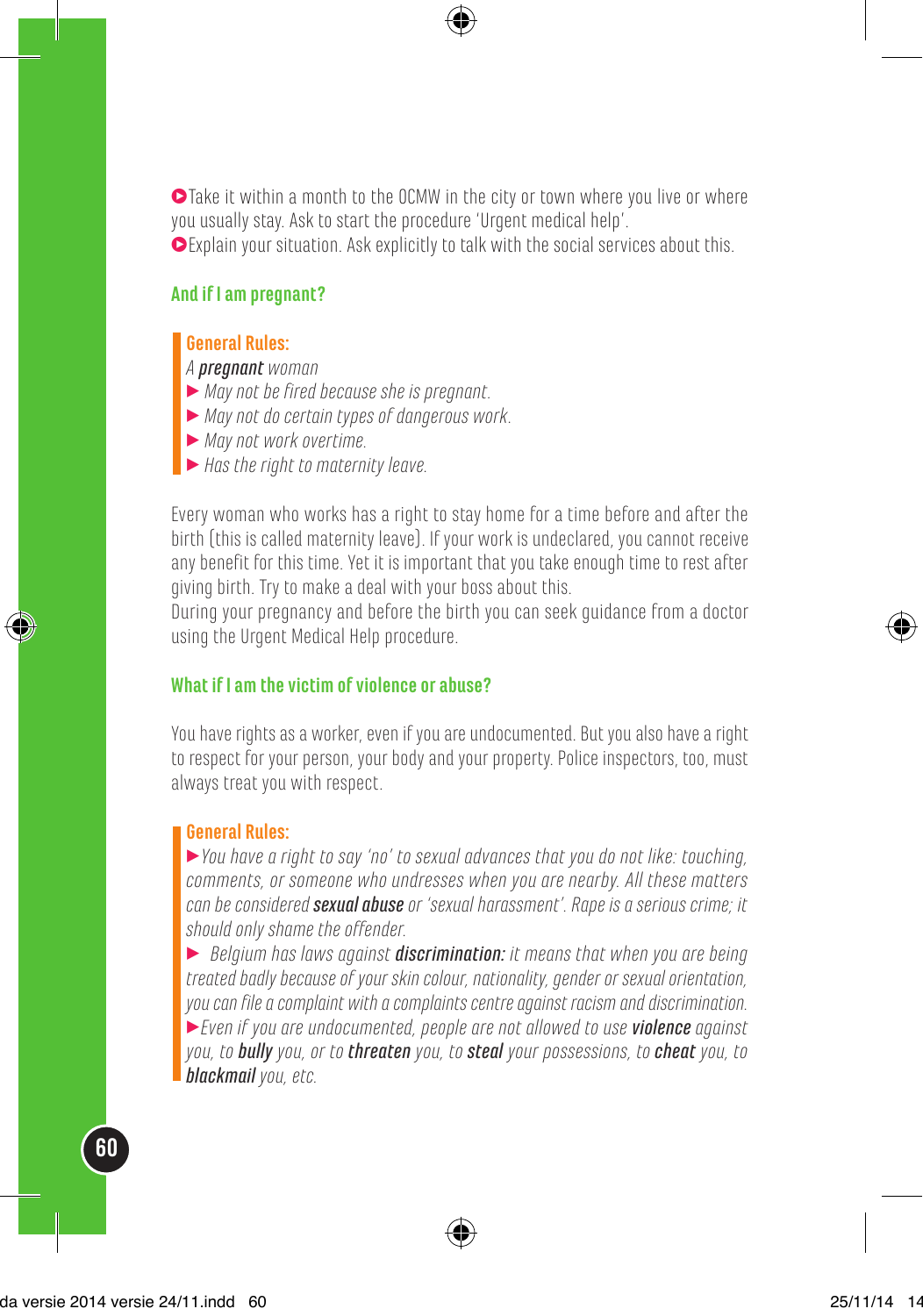If you are the victim of abuse at work or elsewhere, you have the right to protection and possibly even compensation.

#### What can you do if you are the victim of abuse?

 $\bullet$  To get protection and perhaps compensation when you have been the victim of abuse, you must make a complaint to the police or go to the court. That is not so easy for undocumented migrants. 'Take someone with you to the police station or contact first a 'victim support centre' (Please refer to page 158).

3When you are victim of discrimination, you can contact a complaints centre against racism and discrimination. For the addresses refer to page 159;

● Remember the names of any witnesses. Write out your story as soon as you can, including all details, or have someone do this for you. You will need this information later if you make a complaint.

 $\bigcirc$  If you are wounded or raped, go immediately to a doctor. Explain what happened, have yourself examined and let the doctor write a report. This can serve later to prove your story.

# **What can you do to ensure that your rights are respected?**

#### **1. Make correct agreements right from the start: your contract**

If you declared work the agreement between boss and worker is usually written on paper: in other words, there is a written 'employment contract' or 'labour contract'. This contract contains the names of the boss and the worker, the type of work, the hours worked and the pay. You and the boss must both sign the contract. If you have a contract, keep it in a safe place!

**Never sign anything (a paper/a contract,…) if you do not understand what it says! If you need to, let someone else read the contract and explain it to you before you sign it. Always ask a copy for yourself.**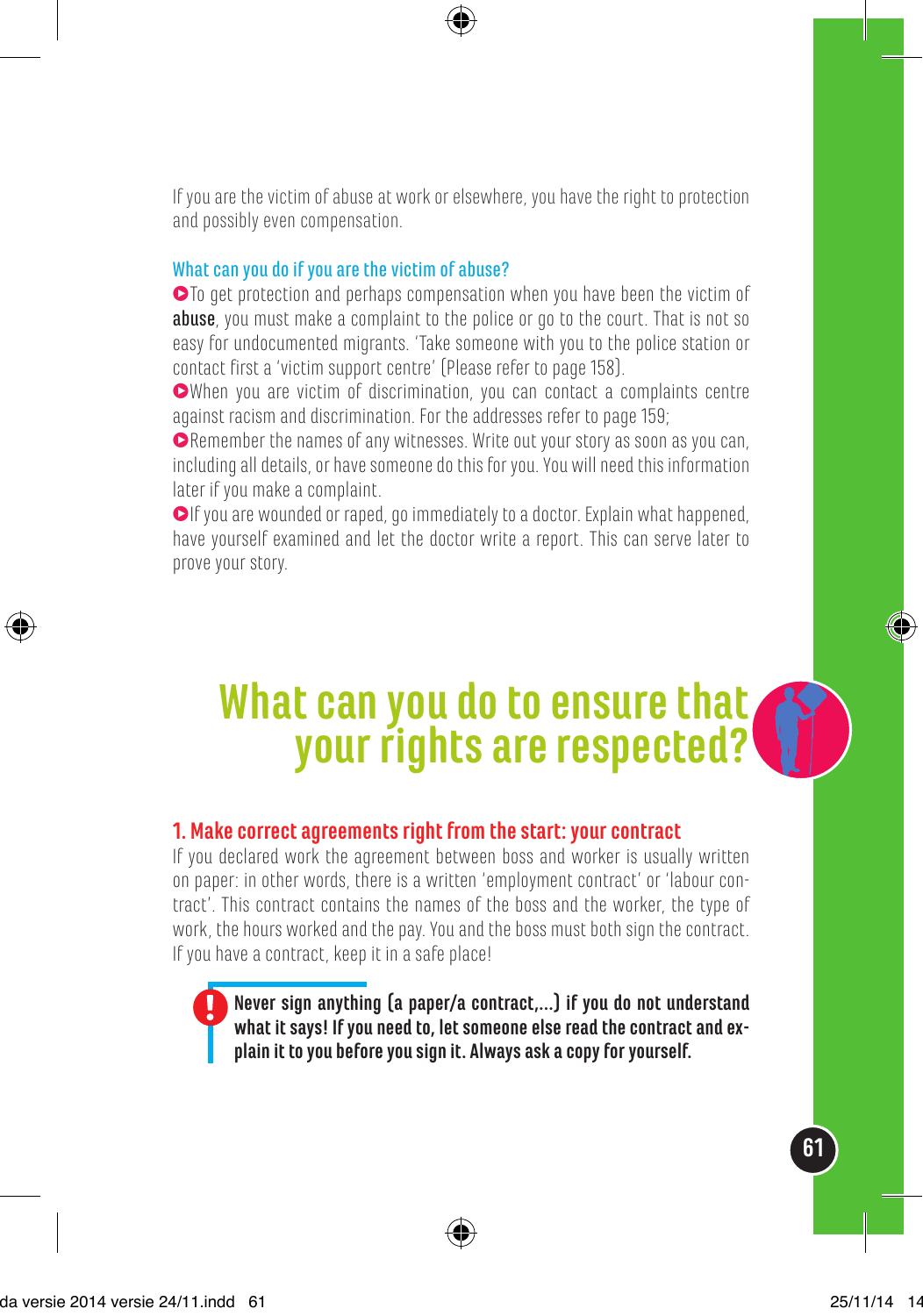If you cannot get a written contract, but still work for someone and get paid for working, then you have an **oral contract.** This is just as valid as a written contract, but is more difficult to prove later. An oral contract is always for an indefinite period; this means that it only ends officially if you quit or are fired according to the correct procedure.

In any case, try to make clear agreements. If you get along well with your boss, tell him/her about the information in this guide. Be aware that you have rights and ask that everything be done to respect them.

### **2. Collect evidence**

**Proof** of your work is always important. Especially when you do not have a written contract.

#### Therefore keep as much information as you can. Start today. Write down everything. You will then be prepared should you have trouble. The following tips can help you to collect useful evidence.

3Keep everything that you have on paper or take copies of it: badges, notes, receipts, ... If possible, have your boss sign agreements. Make sure the date is mentioned.

 $\bullet$ Collect information on your boss. If your boss also works for other companies, collect as much information as possible on those companies as well.

3Note down where and when you have worked. Note down as much details as possible.

 $\bullet$  Make a description of your job and your workplace.

3Take identifiable pictures and make identifiable video films of your workplace or yourself at work. If possible, try and record a conversation with your employer or with customers.

3When an accident happens at work, keep all paperwork from the doctors and the hospital where you were. Tell them that you have had an industrial accident. Ask them to record it as such in their certificates.

 $\bullet$  Look up the CORRECT and COMPLETE name of your employer's company. That name is mentioned on official documents, such as an order form, an invoice or a business card. If you don't find such a document, try and keep as much information as possible, in order to look up the correct name: the address, what the company does, names of other companies of your employer, etc.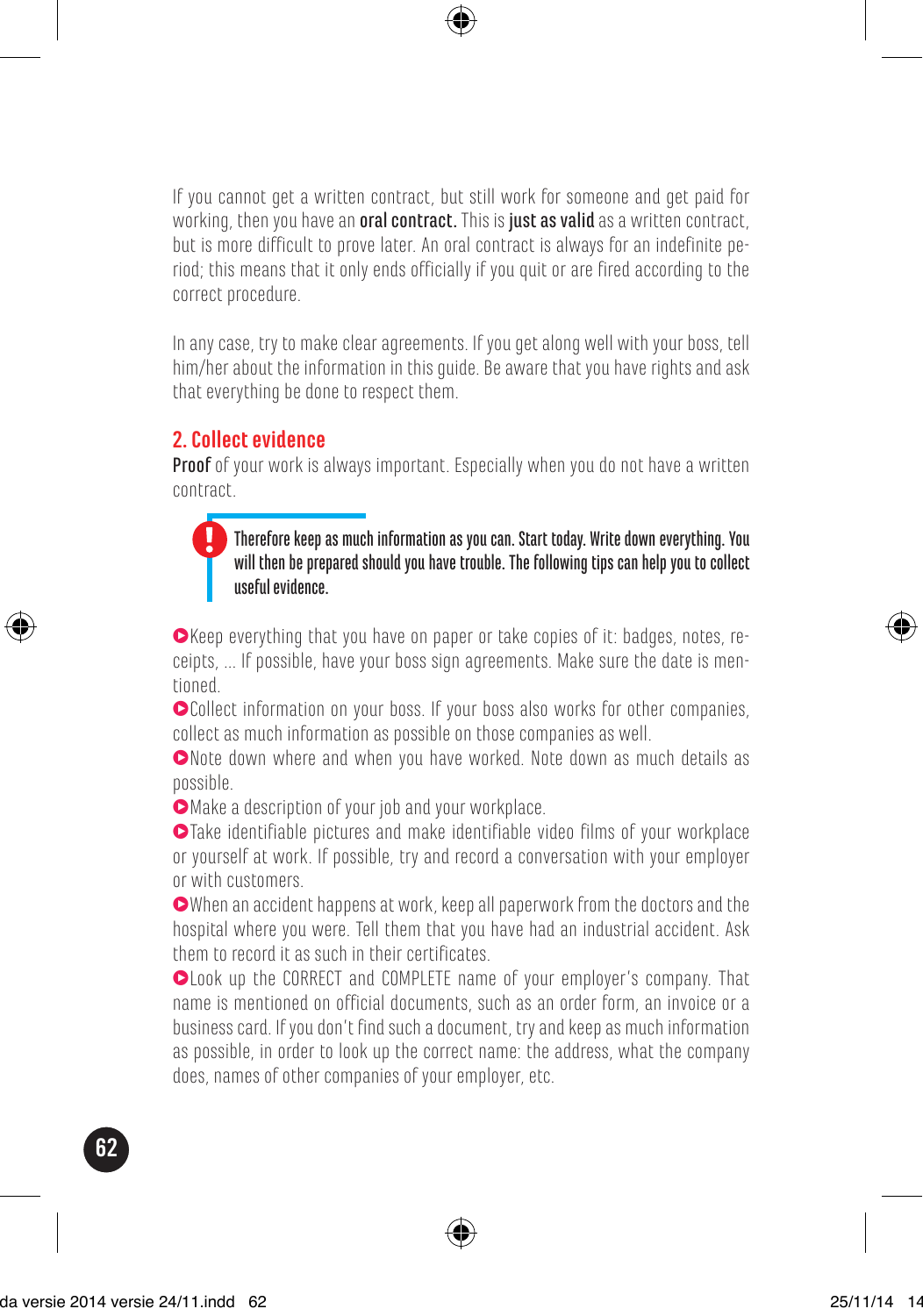$\bullet$  Try and know as much as possible about people and companies that are customers of your boss or who your boss regularly works with.

 $\bullet$  Try to find out your boss's VAT number or trade register number. That way, much information can be looked up.

 $\bullet$  Note down the registration plate numbers of the cars that are involved with your work. For instance, of the car of your boss, of the customer where you are working or of other people who are working there.

 $\bullet$ Don't forget to write down the name of the street and the house number of your workplace(s). Maybe also of the houses and shops nearby.

Give a short description of the workplace (e.g. the inside of a house or a working area.) That's a way to prove that you really were at that place. .

3Note down personal details of your boss and colleagues, e.g. their holiday periods, what you know about their families, ...

**OMake sure to keep all telephone numbers.** 

3Ask neighbours, colleagues, etc. if they are willing to testify for you. Write down their telephone numbers as well.

 $\bigcirc$  Do you know the family names of the people you work with?

 $\bullet$  Sometimes the name you address somebody with, is not the official name (e.g. Mieke's real name is actually 'Maria'.) Try and find out the real name.

3Write down the exact date (day/month/year) as much as possible, when you note down something. The more accurate your story is, the stronger it is.

 $\bullet$  Note down the names of the companies that deliver at your workplace as well.

3Who brought you to work? Who let you in?

3On lager working areas there sometimes is a security company who registers who enters and leaves. Make sure to write down the name of that company. Keep badges or make a copy.

3Keep all text messages from your boss. Make sure not to delete voicemail messages he/she left you.

 $\bigcirc$ If you get emails from your boss or messages via Facebook, keep them.

It is forbidden to give a fake name or to use someone else's name. If this is ever discovered, you and the person whose name you used can both be punished. Documents with a fake name will not be easily accepted as proof!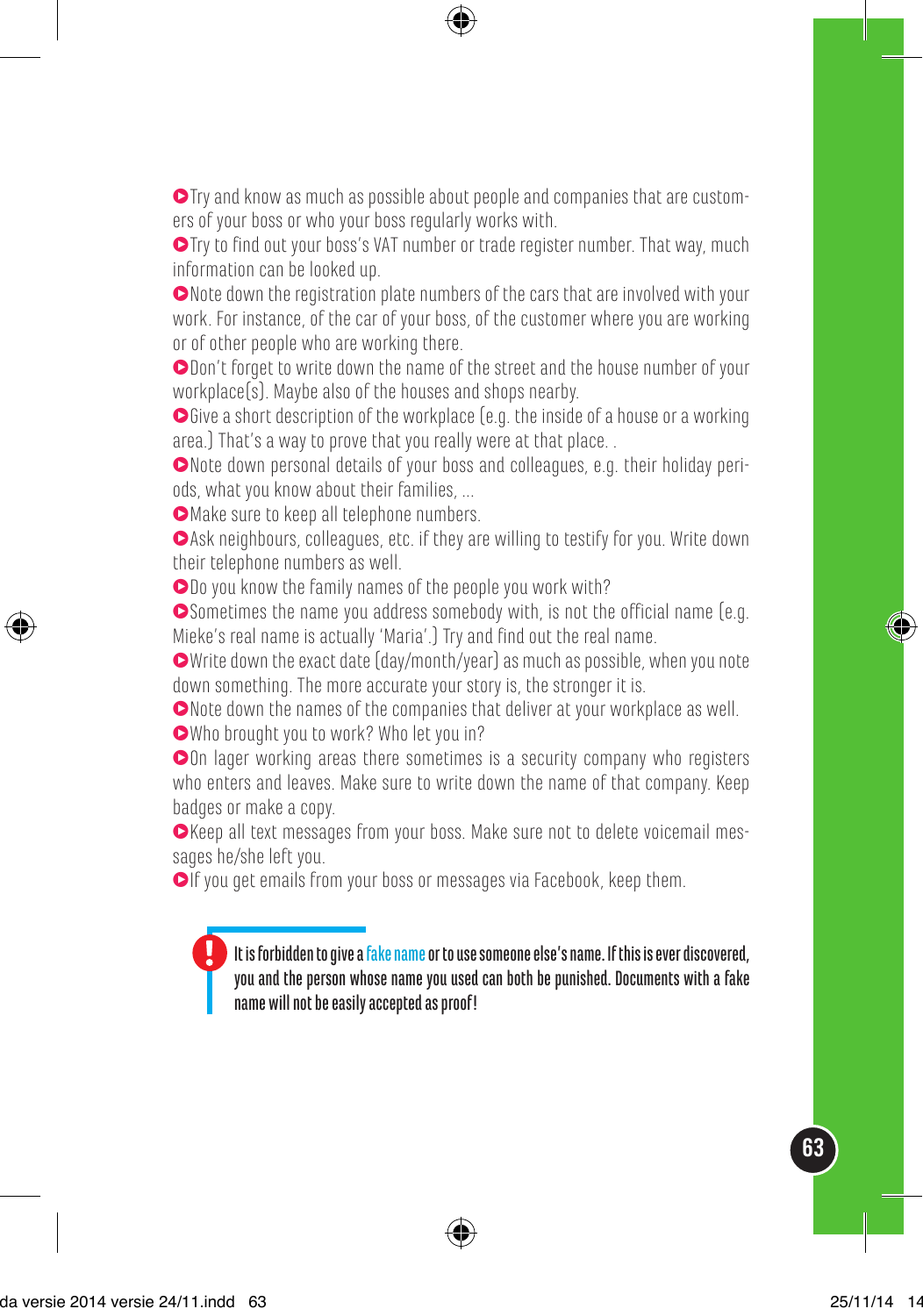#### **What to do if your rights are not respected**

#### **1. Talk about it with your boss**

Some employers are willing to talk. Maybe other workers will help you. But if your boss mistreats you or does not pay you, it is better for you to leave. Employers who say they will pay you later often do not pay at all.

#### $\blacksquare$  Be careful that you do not commit a punishable offence in trying to get your rights. Never turn to physical violence or theft. This can endanger your rights.

#### **2. Ask for help**

It sometimes helps if someone with a residence permit goes with you when you talk to your boss or talks for you. This often has more chance of success than an official complaint. But you may have to give in a little, and you have to be able to trust that your boss will do what he promises. Your boss's clients can also have an influence. If you cannot agree with your boss, having someone else there as witness can be useful if you have to take other steps.

#### **3. Send a complaint to the social inspection**

The social inspection services can be considered safe. Their first job is to protect the rights of workers. This includes your rights! The inspection has to track and fight clandestine work as well. That is why most undocumented workers are afraid to contact the inspection. But once you understand how the social inspection works, it can also help you! In any case, you are better off bringing your complaint against your employer to the inspection and not to the police. The inspectors know the laws that have to do with work. And, besides, they can help you without passing on your name to the Immigration Service. It is much more difficult for the police to do that.

The inspection services can investigate the matter in two ways:

1. You can make a complaint. If the complaint is serious enough, the inspection will investigate it. A complaint is always confidential unless you give them permission to use your name. Your name will not be passed on to anyone. You can even make an anonymous complaint. You do not have to give your name at all.

2. The inspection can decide on its own initiative to inspect the workplace. If then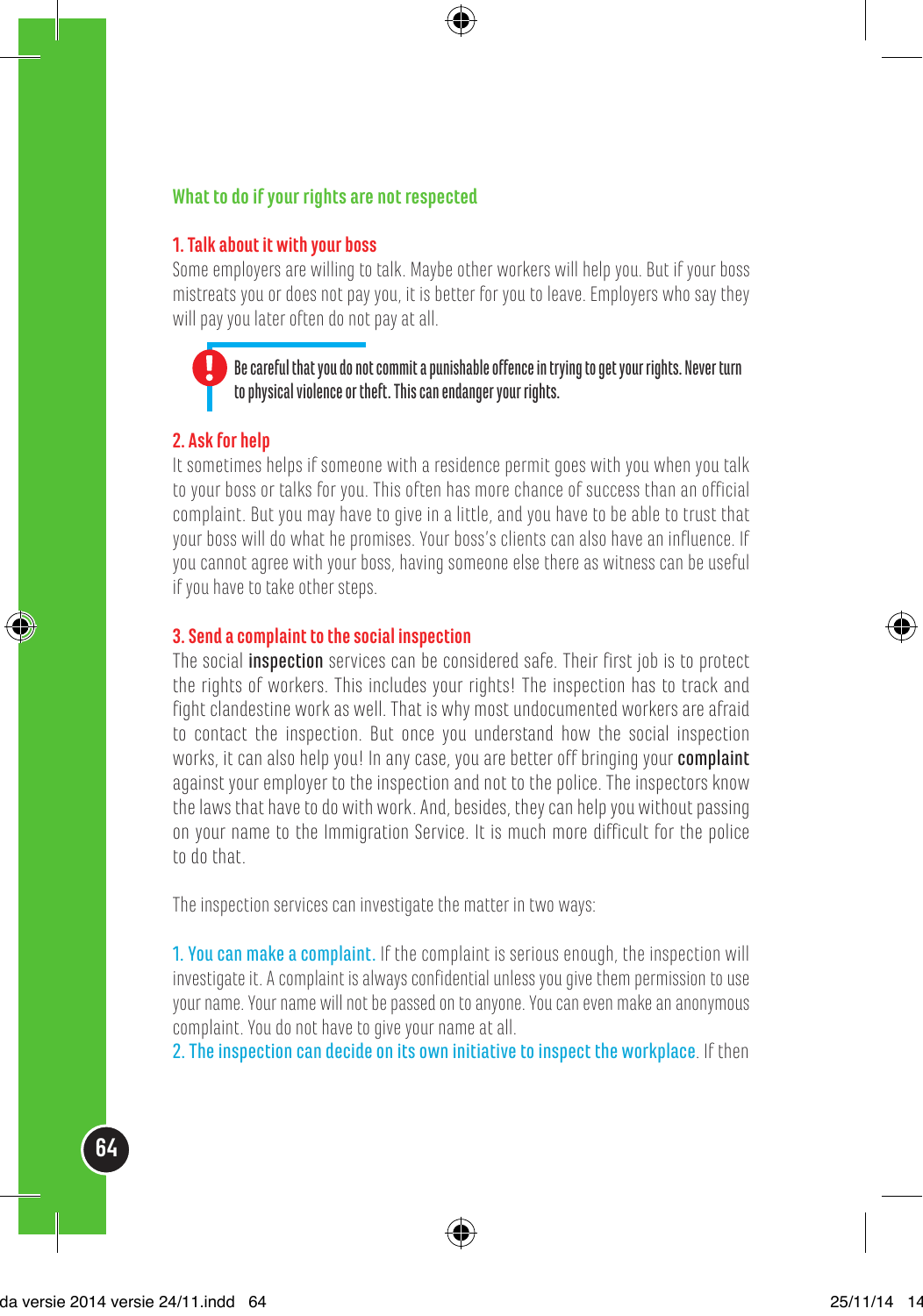they find undocumented aliens (foreigners without papers) at work, they have to send their names to the police and the Immigration Service. You and other workers then run the risk of receiving an order to leave the territory, to be taken to a closed centre, to be deported and to receive an entry ban to the European Union. Before you make a complaint, you can ask the inspector if he plans to inspect the workplace after your complaint.

#### **What should I do if the inspector catches me when he inspects the workplace?**

You will not be punished for doing clandestine work. Only your employer can be punished for that. *You can only benefit from telling the truth to the inspector. You will not lose anything. Remember that the inspector his main job is to see to it that the rights of workers are respected!*

Always tell how long you have worked and how much money your earned. The inspector will check to see if you are still owed money. You can ask for that money later!

Also be sure to tell the inspector your (real) name. If you are deported, give your name to someone you trust in Belgium and let them know how to reach you: a social service, OR.C.A., a union... Please refer to pages 144, 145-150. They can check later to see whether you can get your pay or other matters, even when you are no longer in Belgium!

 $\bullet$  If you receive benefits from the social service, you have to know that you will probably not get further benefits when you are caught moonlighting.

 $\bullet$  The inspection can suggest that the boss make good an infraction of the law. For instance, it can ask the boss to give the workers the money that he has not paid them.

**O**The inspection can take the matter to court.

 $\bullet$ If court decides not to prosecute, the inspection can impose an administrative fine

Attention: When an undocumented worker is caught on the shop-floor, the inspection assumes - by a new law - that you have worked for this employer for at least three months. So you can ask for at least three months of minimum wage. Only when the employer can prove that you have worked for less than three months for him, you are not entitled to those three months. You do not receive this wage automatically. Ask for help from an organisation that can support you. (For addresses, please refer to pages 144, 145-150.).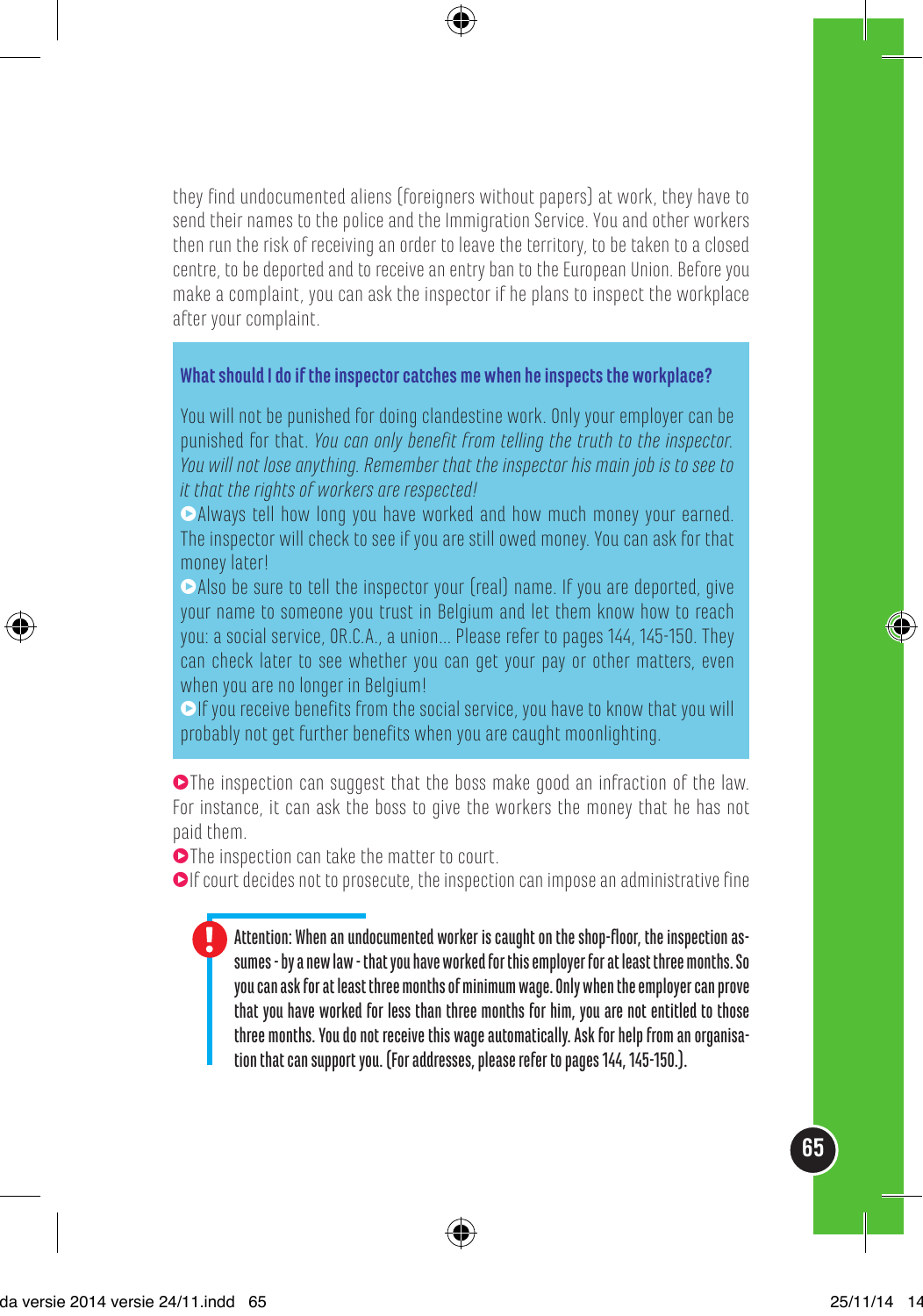When the inspection finds undocumented workers on the shop-floor during an inspection, it is obliged to report this to the Immigration Service. There is a chance that you will be deported.

#### **4. Go to the court**

#### **Making a civil claim**

If after inspecting the workplace, the inspection considers the matter serious enough, the inspector can write an official report (called a 'PV') and give it to the court. The court decides whether your boss has to appear before the judge. If your boss has to appear before the judge and he is condemned, he will probably have to pay fines and taxes. In serious cases, your boss may also go to prison. The money that he must pay goes to the state.

If you want to claim compensation or back pay, you have to ask this separately from the judge: you have to make a civil claim. That means you have to give your name. It is best to seek professional legal help for this (a trade union or a lawyer).

#### **You start a lawsuit against your employer yourself**

YIf the court does not take your employer to labour court after your complaint, you can sue him yourself. You must certainly have **enough evidence.** You definitely need professional legal help (through a union or a lawyer).

#### If you go to the court too long after the facts, the judge is no longer allowed to pass a verdict. The sooner you act the better. Currently scourts in Belgium work very slowly, though. A court case can take a few years.

If you are unsure about the risks of certain steps, ask for advice from a counsellor, a friend who does have a residence permit, your union, ... They can ask for information without passing on your name. Be as honest and complete as possible when speaking to the people you ask for help. They can only help you if you are honest with them.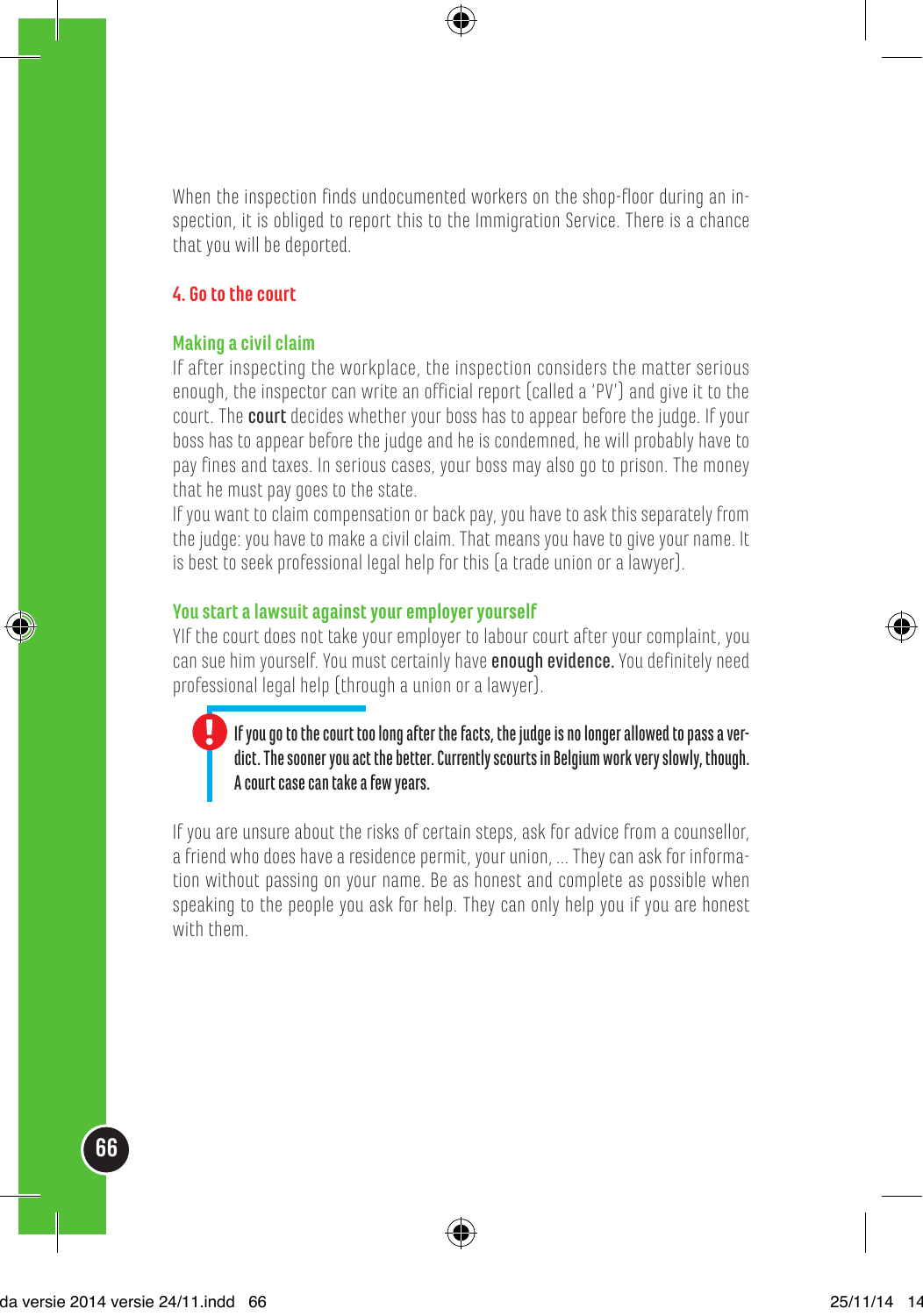# **Where can you go with your questions?**

In this part you can read about the organisations and institutions that can help you. You will find the addresses and telephone numbers in the address list.

### **1. Organisations that help with problems at work**

#### **The unions**

The **trade unions** in Belgium are unincorporated associations that represent the employees in the public interest. They are based on the fundamental values 'equality' and 'social justice'. That means that they are not part of the government. They work completely independent, thanks to the contributions of their members, which works as a binding agent of solidarity. Trade unions were founded over 100 years ago as a reaction to the bad labour conditions of many (Belgian) employees. Thanks to the trade unions labour conditions have improved enormously. There are three major trade unions in Belgium: a christian trade union (ACV), a socialist trade union (ABVV) and a liberal trade union (ACLVB).

The trade unions help their members, who pay their contributions, which depends on their situations (unemployed, undocumented, ...). The trade union will, however, only defend your case in labour court, when you have been a member for at least six months. To get information from a trade union you do not need to be a member, not even when you are an undocumented worker.

Undocumented workers can become a trade union member. Your name will not be passed on to the authorities. Becoming a member of a trade union is interesting for an undocumented worker. It gives you access to a service that you will not receive elsewhere. Contact a trade union to get to know its membership conditions.

#### *The trade union in a nutshell:*

- The trade union has a large knowledge of and much experience with labour rights
- is independent of government and employers
- defends and organises all employees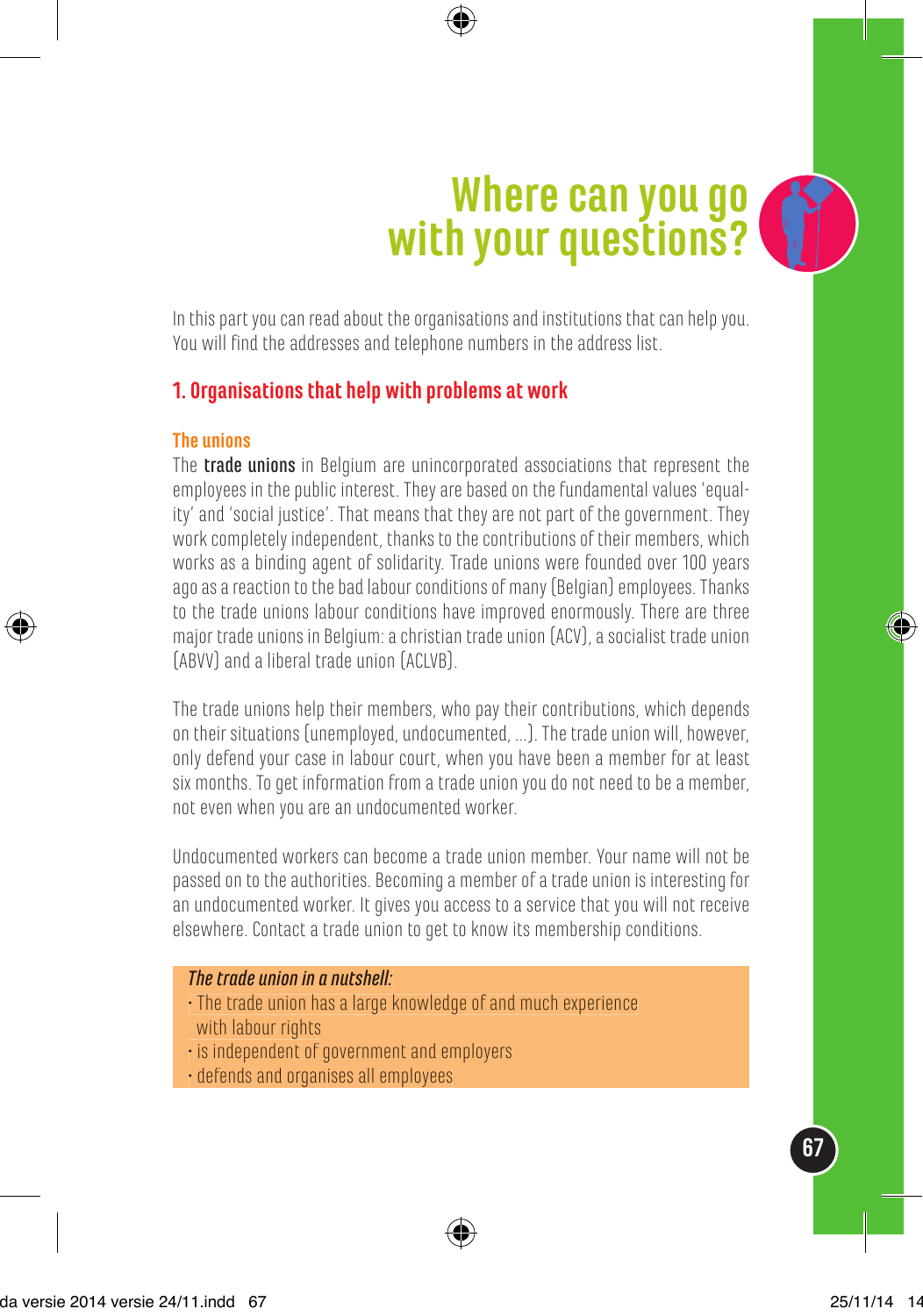Keep in mind that some trade union people have built up expertise in the field of employees with a precarious licence or undocumented workers.

Do not be afraid to contact a union, even if you are not a member. Explain your situation and ask what they can do for you. You will usually get advice about the first steps to take.

#### **OR.C.A. (Organisation for Undocumented Migrant Workers)**

OR.C.A. is an organisation that defends the rights of undocumented workers. You can go there for free information on your rights and for help if you have problems at work.

#### **The various government inspection services**

You can request information about your rights from various inspection services (Please refer to 160, 162, 164.). There are offices in every large city where you can ask your questions by telephone or anonymously and for free at a help desk. Do not be afraid to use these services!

#### **The Industrial Accidents Fund**

*(=Fonds voor Arbeidsongevallen or Fonds des Accidents de Travail)* If you have a work-related accident, you can contact the Fund for information about your rights and the correct procedures. There are branch offices in various cities. The Industrial Accidents Fund is not concerned about residence permits.

#### **2. Other Aid Agencies**

#### **General Information**

There are many types of aid agencies. Some are set up especially for foreigners. Still others help anyone who has problems with children or housing, or needs psychiatric help, who has suffered abuse, ... In the address list we have listed a few reference organisations. They can help you find the right organisation that can help you with your problem. *Please refer to 152-154.*

#### **The Public Centres for Social Welfare (=OCMW)**

The OCMW helps people with financial problems. Undocumented migrants without legal residence permits can also ask for some types of help from the OCMW. The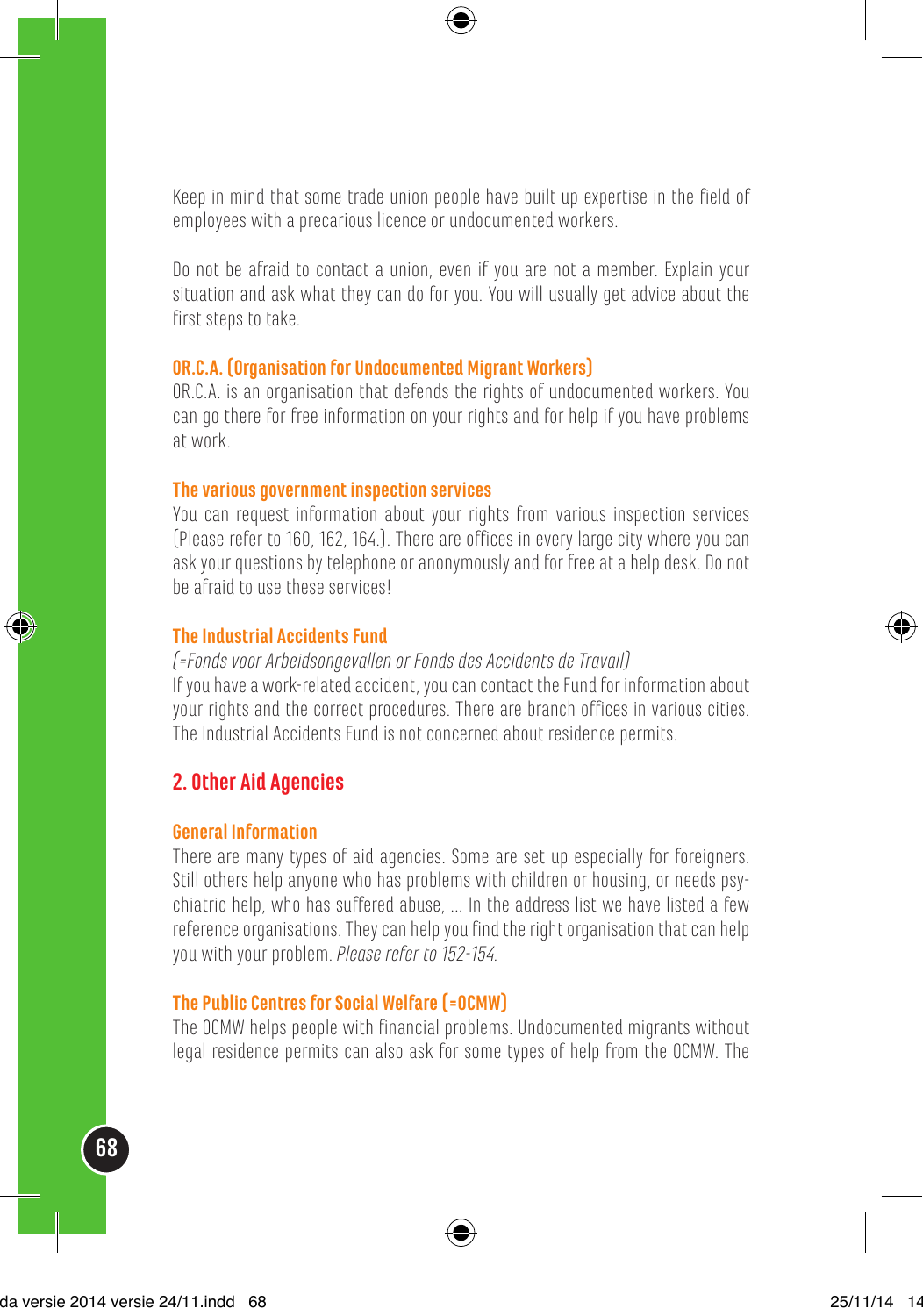OCMW does not report undocumented migrants to the police. They are subject to professional secrecy.

### **3. Help with legal matters**

You can get a lot of advice about laws and rules from social services, unions and so on. You can also go to a legal assistance office. There you can get advice if you plan to make a complaint or to make a civil claim in court.

For a real lawsuit and for several other procedures, you need a lawyer. Organisations that work often with undocumented migrants usually know a few good lawyers specialised in the law governing foreigners. Unions and OR.C.A. might be able to give you names of lawyers specialised in labour law.

A good lawyer is honest and tells you what is possible and what is not. He/she will give you access to all documents. Do not trust a lawyer if he promises that everything will turn out alright by itself, or if you get no information about what he or she is doing for you.

#### What does a lawyer cost?

**CAsk for a clear agreement about the price** during your first visit. Ask to put this on paper.

 $\bigcirc$ If you cannot pay for a lawyer, you can ask the offices for legal assistance for a 'pro deo' (free) lawyer. However, undocumented migrants can be refused for matters not concerning a residence permit. Ask about it.

**O** Unions help their members for free to defend their rights as workers, but only after they have been a member for a while (6 months to 1 year). That means you have to be a member of the union before your problems start.